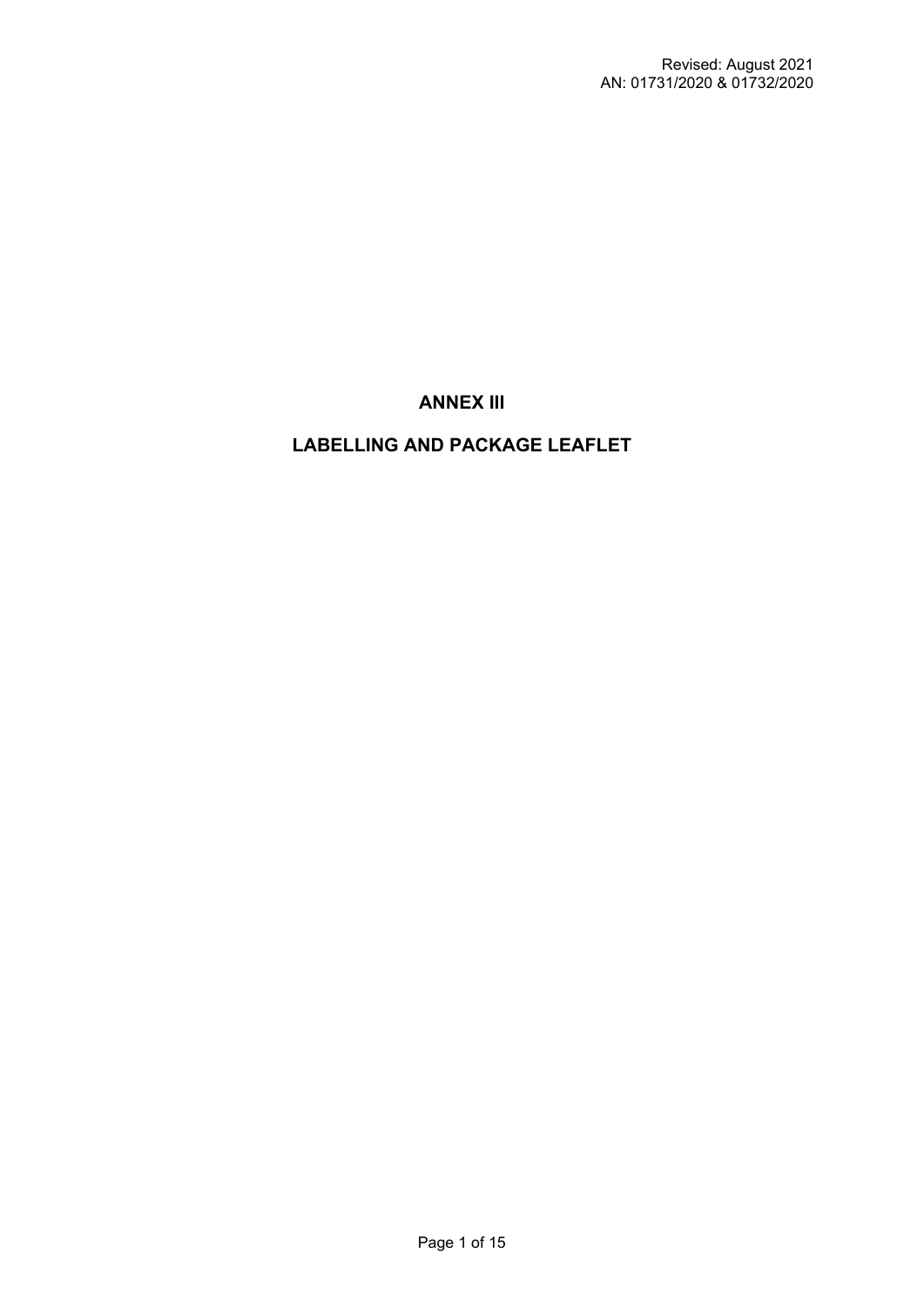## **PARTICULARS TO APPEAR ON THE IMMEDIATE PACKAGE – COMBINED LABEL AND PACKAGE LEAFLET**

## **Container**

*Case 1: As there is no outer packaging, all the information of the package leaflet is conveyed on the container. Consequently, no separate leaflet is provided in compliance with the current QRD Template*

## **1. NAME AND ADDRESS OF THE MARKETING AUTHORISATION HOLDER AND OF THE MANUFACTURING AUTHORISATION HOLDER RESPONSIBLE FOR BATCH RELEASE, IF DIFFERENT**

Marketing authorisation holder: Dopharma Research B.V. Zalmweg 24 4941 VX Raamsdonksveer The Netherlands

Manufacturer responsible for batch release: Dopharma France S.A.S. 23 Rue du Prieuré – Saint Herblon 44150 Vair sur Loire France

### **2. NAME OF THE VETERINARY MEDICINAL PRODUCT**

Distocur 34 mg/ml Oral suspension for cattle and sheep oxyclozanide

### **3. STATEMENT OF THE ACTIVE SUBSTANCE (S) AND OTHER INGREDIENTS**

Each ml contains:

### **Active substance:**

Oxyclozanide ………………………………………… 34.0 mg

#### **Excipients:**

| Methyl parahydroxybenzoate (E218) | $1.35$ mg |
|-----------------------------------|-----------|
|                                   | $0.15$ mg |

Whitish to beige suspension

## **4. PHARMACEUTICAL FORM**

Oral Suspension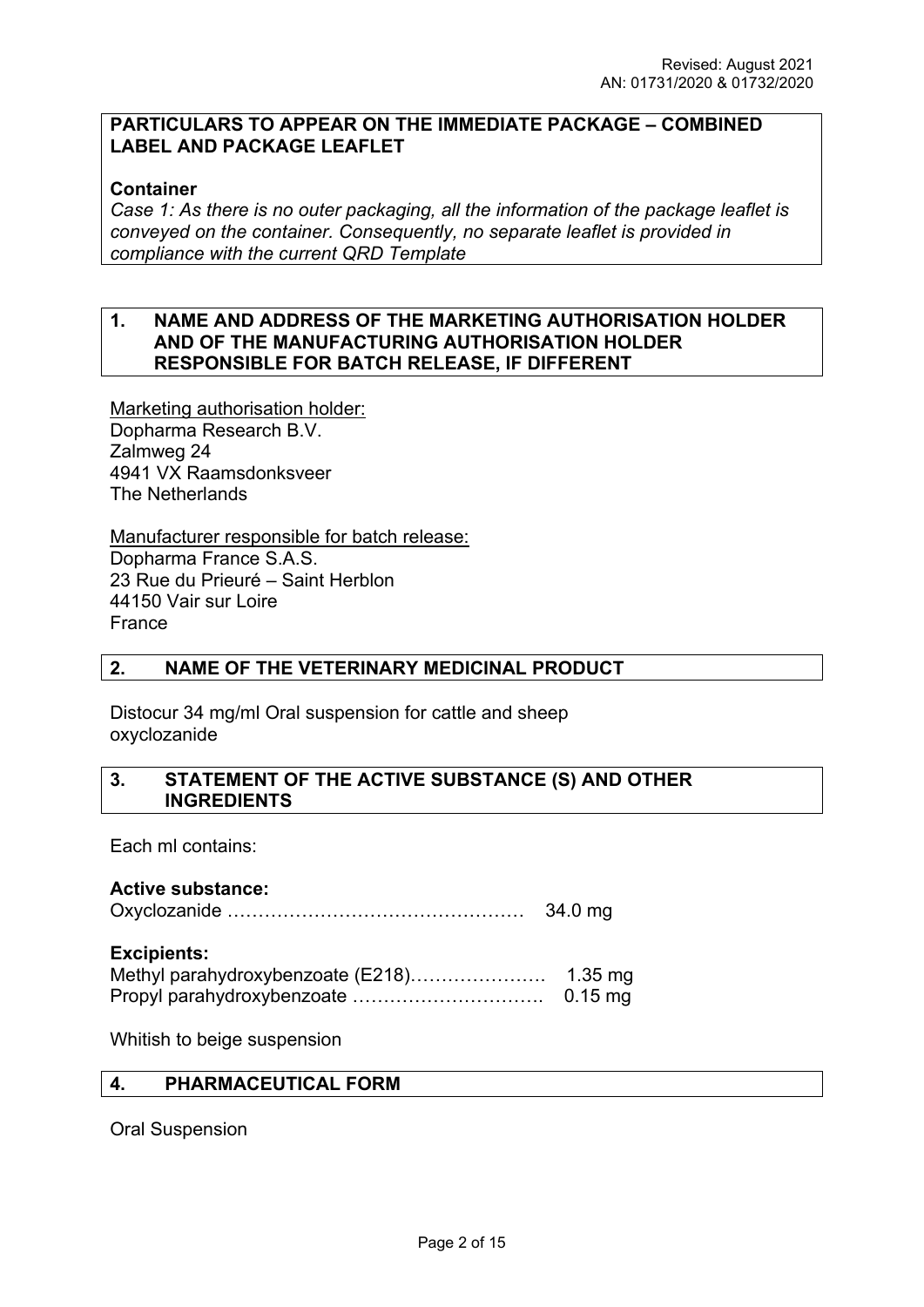## **5. PACKAGE SIZE**

1L 5L 10L

#### **6. INDICATION(S)**

For treatment of infections caused by the adult stage of *Fasciola hepatica*, sensitive to oxyclozanide.

For elimination of gravid tapeworm segments (*Monoezia* spp.).

### **7. CONTRAINDICATIONS**

Do not use in cases of known hypersensitivity to the active substance or to any of the excipients.

### **8. ADVERE REACTIONS**

Slight softening of the faeces with animal showing increased frequency of defecation and transient inappetence may appear very rarely.

The frequency of adverse reactions is defined using the following convention:

- very common (more than 1 in 10 animals treated displaying adverse reaction(s))
- common (more than 1 but less than 10 animals in 100 animals treated)
- uncommon (more than 1 but less than 10 animals in 1,000 animals treated)
- rare (more than 1 but less than 10 animals in 10,000 animals treated)
- very rare (less than 1 animal in 10,000 animals treated, including isolated reports).

If you notice any side effects, even those not already listed in this label or you think that the medicine has not worked, please inform your veterinary surgeon.

Alternatively you can report via your national reporting system {national system details}.

### **9. TARGET SPECIES**

Cattle and sheep

## **10. DOSAGE FOR EACH SPECIES, ROUTE(S) AND METHOD OF ADMINISTRATION PACKAGE SIZE**

Oral use. Give as an oral drench. Shake the suspension at least 5 times before use. To ensure administration of a correct dose, body weight should be determined as accurately as possible; accuracy of the dosing device should be checked. If animals are to be treated collectively rather than individually, they should be grouped according to their bodyweight and dosed accordingly, in order to avoid under – or overdosing.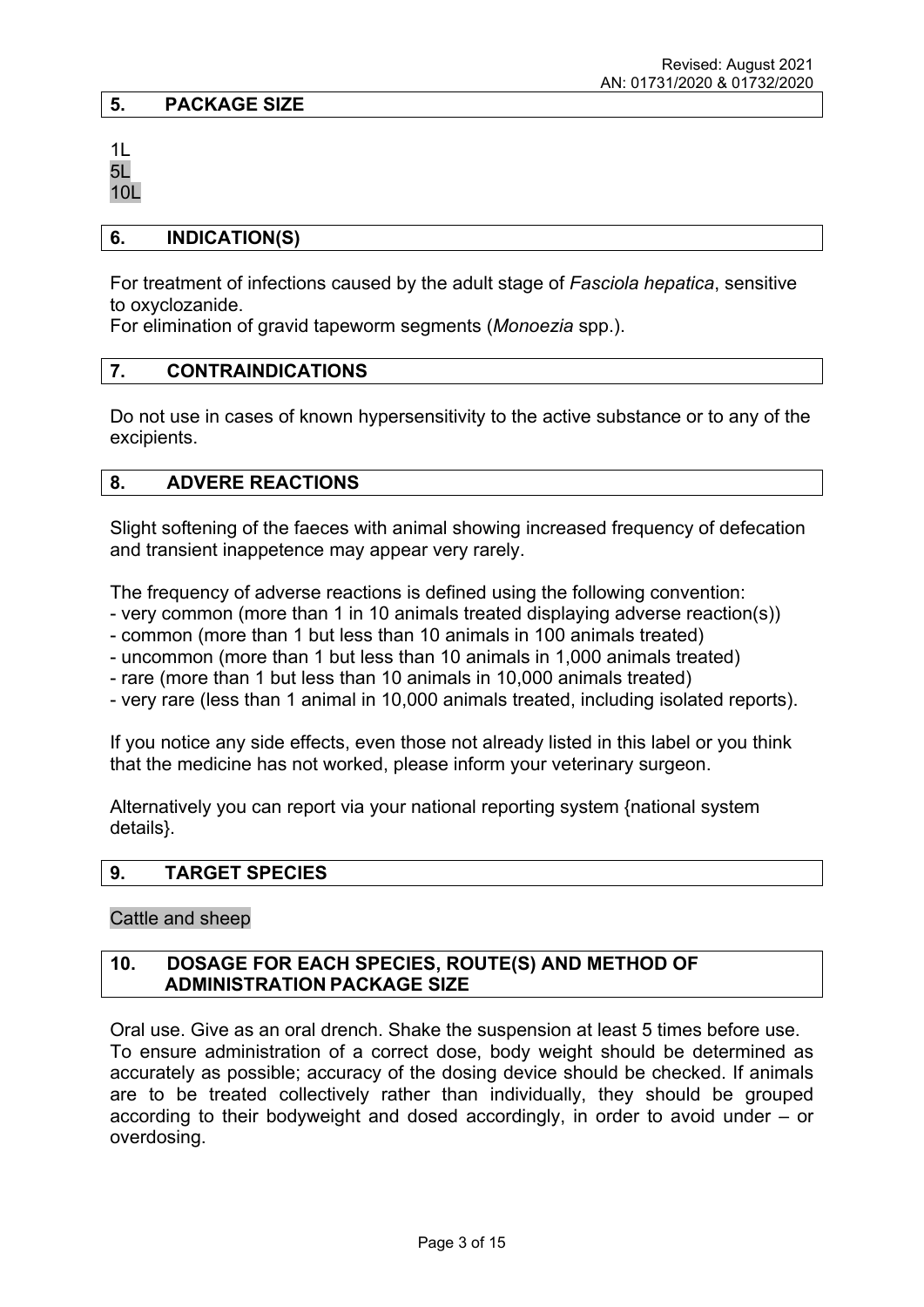Cattle:

Dose according to body weight at a rate of 10 mg oxyclozanide per kg body weight, corresponding to 3 ml of product per 10 kg body weight. For animal above 350 kg, dose is 3.5g oxyclozanide per animal, i.e. 103 ml of product.

Sheep:

Dose according to body weight at a rate of 15 mg oxyclozanide per kg body weight, corresponding to 4,4 ml of product per 10 kg body weight. For animal above 45 kg, dose is 0,68g oxyclozanide per animal, i.e. 20 ml of product.

## **11. ADVICE ON CORRECT ADMINISTRATION**

Please see the section Dosage for each species, route(s) and method of administration.

### **12. WITHDRAWAL PERIOD(S)**

Withdrawal periods: Cattle: Meat and offal: 13 days. Milk: 4.5 days (108 hours).

Sheep: Meat and offal: 14 days. Milk: 7 days (168 hours).

## **13. SPECIAL STORAGE PRECAUTIONS**

Keep out of the sight and reach of children.

After first opening, do not store above 25°C.

Do not use this veterinary medicinal product after the expiry date which is stated on the container after "EXP". The expiry date refers to the last day of that month.

## **14. SPECIAL WARNING(S)**

Special warning for each target species:

To date no resistance to oxyclozanide has been reported. Use of the product should be based on local (regional, farm) epidemiological information about susceptibility of *Fasciola hepatica* and recommendations on how to limit further selection for resistance to anthelmintics.

Care should be taken to avoid the following practices because they increase the risk of development of resistance and could ultimately result in ineffective therapy:

- Too frequent and repeated use of anthelmintics from the same class, over an extended period of time.

- Underdosing, which may be due to underestimation of body weight, misadministration of the product or lack of calibration of the dosing device (if any).

Suspected clinical cases of resistance to anthelmintics should be further investigated using appropriate tests (e.g. Faecal Egg Count Reduction Test). Where the results of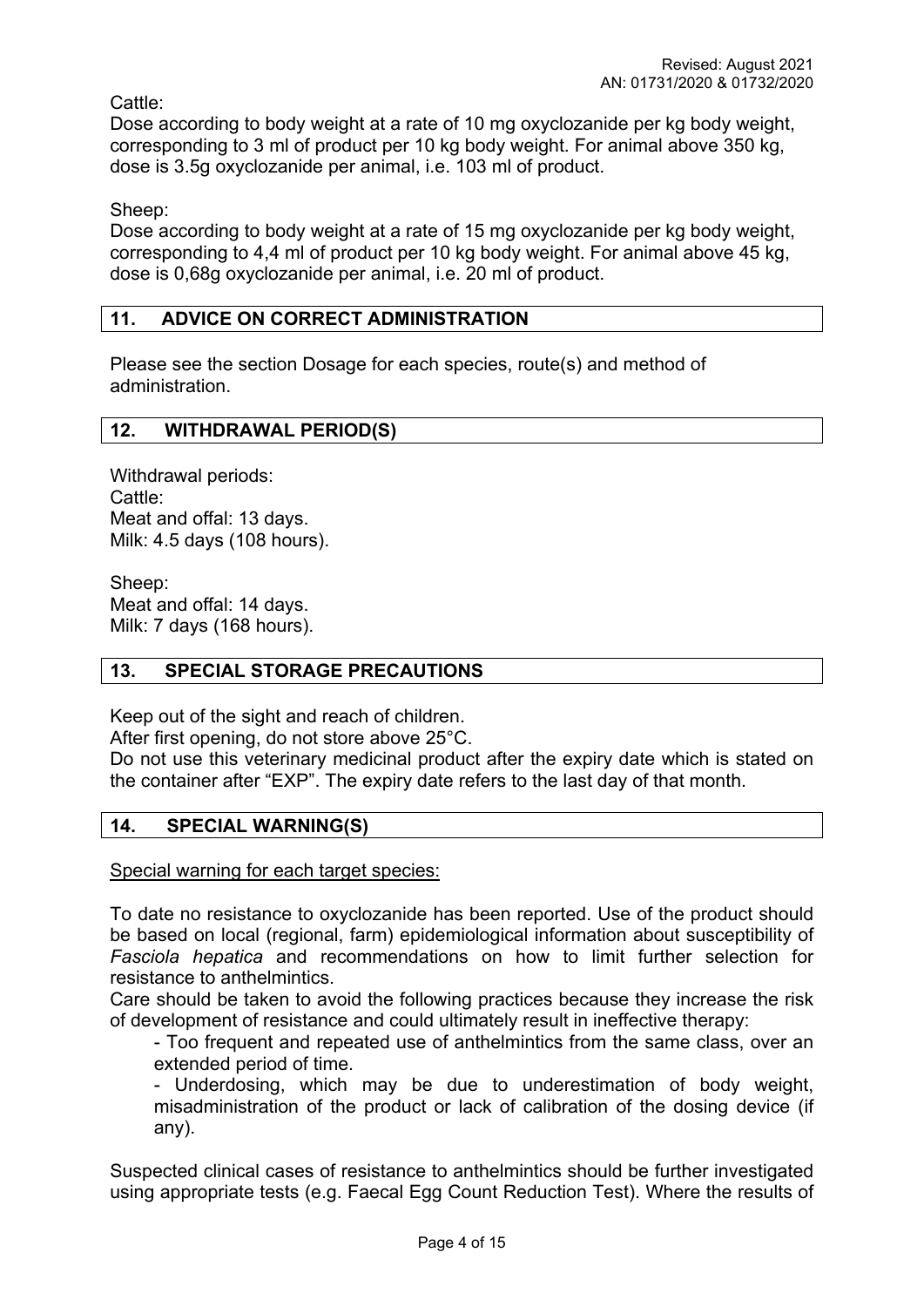the test(s) strongly suggest resistance to a particular anthelmintic, an anthelmintic belonging to another pharmaceutical class and having a different mode of action should be used.

At normal dose levels, oxyclozanide is not active against immature flukes present in liver tissue.

Milking cattle, particularly high yielders, may show a reduction in yield, occasionally of 5 % or more, for about 48 hours after handling. The effect of this small loss may be minimised by spreading herd dosing over a period of about one week.

### Special precautions for use in animals:

To avoid injuriesof the pharyngeal region, care should be taken when administering the productby dosing gun.

Adverse effects (see section ADVERSE REACTIONS) are occasionally enhanced in animals suffering from severe impairment of liver function and/or dehydration at the time of dosing.

The physical condition of animals undergoing treatment should always be observed, particularly of those in advanced pregnancy and/or under stress from adverse weather conditions, poor nutrition, penning, handling, etc.

Special precautions to be taken by the person administering the veterinary medicinal product to animals:

The veterinary medicinal product may cause irritation to skin, eyes and mucous membranes.

People with known hypersensitivity to oxyclozanide or any of the excipients should avoid contact with the veterinary medicinal product.

Wash hands after use.

Operators should wear impermeable rubber gloves when applying the product.

Do not smoke, eat or drink while handling the product.

In case of contact with the product, rinse the affected area immediately with plenty of water.

Contaminated clothing should be removed immediately.

In the event of accidental ingestion, seek medical advice immediately and show the package leaflet or the label to the physician.

### Other precautions:

Oxyclozanide is toxic to dung fauna. The risk can be reduced by avoiding too frequent and repeated use of oxyclozanide in cattle.

### Pregnancy and lactation:

Laboratory studies with oxyclozanide during different phases of reproduction have not produced any evidence of teratogenic or foetotoxic effects, or negative effects on fertility.

Can be used during, pregnancy and lactation.

However care should be taken when treating heavily pregnant animals and animals under stress from adverse weather conditions, poor nutrition, penning, handling etc.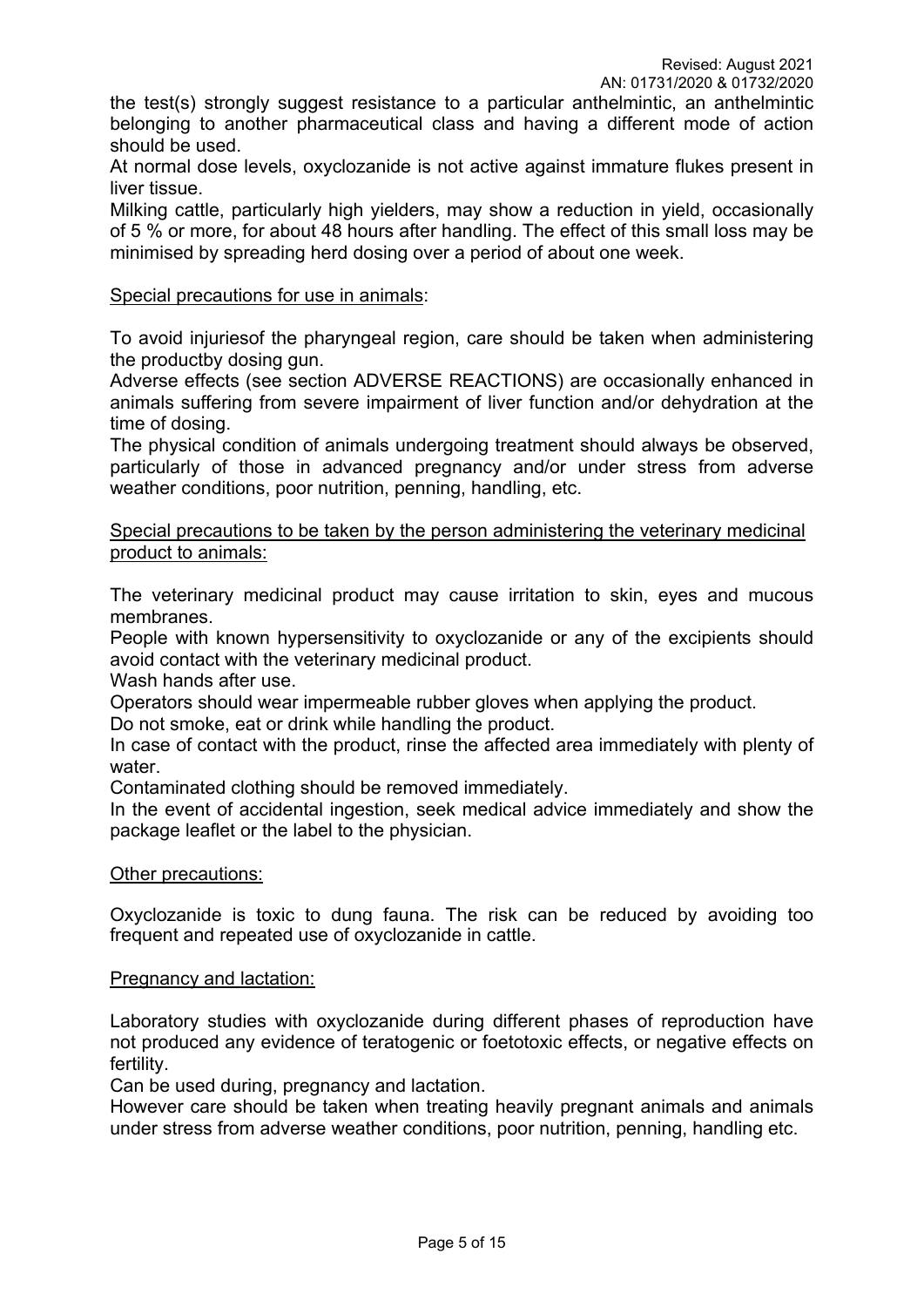### Interaction with other medicinal products and other forms of interaction:

No information is available on the safety and efficacy of this veterinary medicinal product when used with any other veterinary medicinal product.

A decision to use this veterinary medicinal product before or after any other veterinary medicinal product therefore needs to be made on a case by case basis.

#### Overdose (symptoms, emergency procedures, antidotes):

The adverse reactions observed at normal doses are more pronounced at increased doses. At doses of 50mg/kg there is a risk of death.

The effects of oxyclozanide overdosage are dullness and some loosening of faeces in sheep and possible diarrhoea, inappetance and loss of weight in cattle. These effects are occasionally very rarely enhanced in animals suffering from severe impairment of liver function and/or dehydration at the time of dosing.

#### Incompatibilities:

In the absence of compatibility studies, this veterinary medicinal product must not be mixed with other veterinary medicinal products.

### **15. SPECIAL PRECAUTIONS FOR THE DISPOSAL OF UNUSED PRODUCT OR WASTE MATERIALS, IF ANY**

Any unused veterinary medicinal product or waste materials derived from such veterinary medicinal product should be disposed of in accordance with local requirements.

### **16. DATE ON WHICH THE LABEL WAS LAST APPROVED**

May 2021

#### **17. OTHER INFORMATION**

Opaque high density polyethylene container (1L, 5L and 10L) closed by opaque high density polyethylene screw cap.

Not all pack sizes may be marketed.

Environmental properties:

Faeces containing oxyclozanide excreted onto pasture by treated animals may reduce the abundance of dung feeding organisms which may impact on dung degradation.

Oxyclozanide is persistent in soils.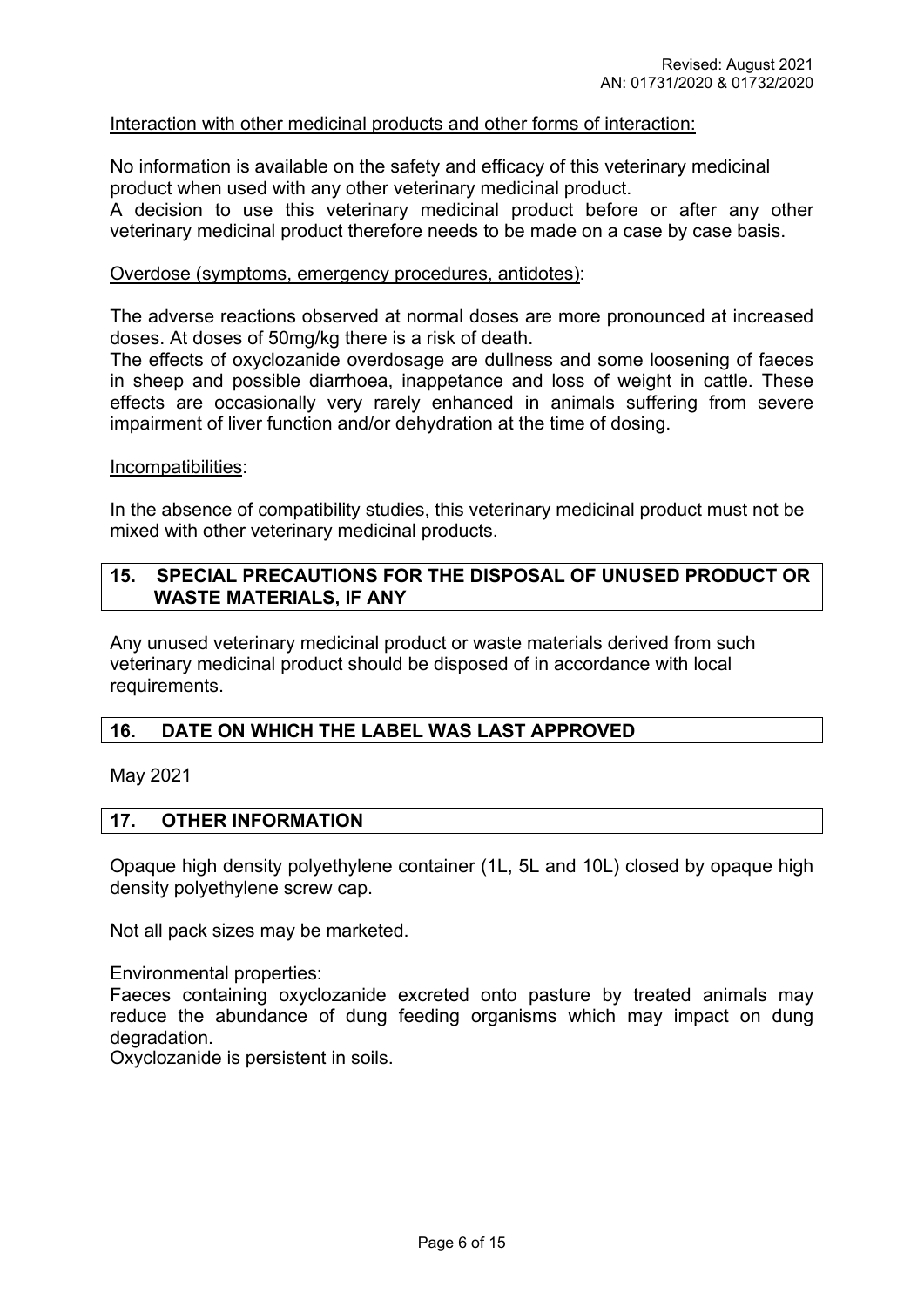## **18. THE WORDS "FOR ANIMAL TREATMENT ONLY" AND CONDITIONS OR RESTRICTIONS REGARDING SUPPLY AND USE, IF APPLICABLE**

For animal treatment only. To be supplied only on veterinary prescription. For OTC products:

## **19. THE WORDS "KEEPS OUT OF THE SIGHT AND REACH OF CHILDREN"**

Keep out of the sight and reach of children.

### **20. EXPIRY DATE**

 $EXP \ll >>$ Shelf life after first opening the container: 1 year Once opened, use by Theorem 2011

### **21. MARKETING AUTHORISATION NUMBER(S)**

Vm 28365/4014

## **22. MANUFACTURER'S BATCH NUMBER**

Lot  $<<$   $>>$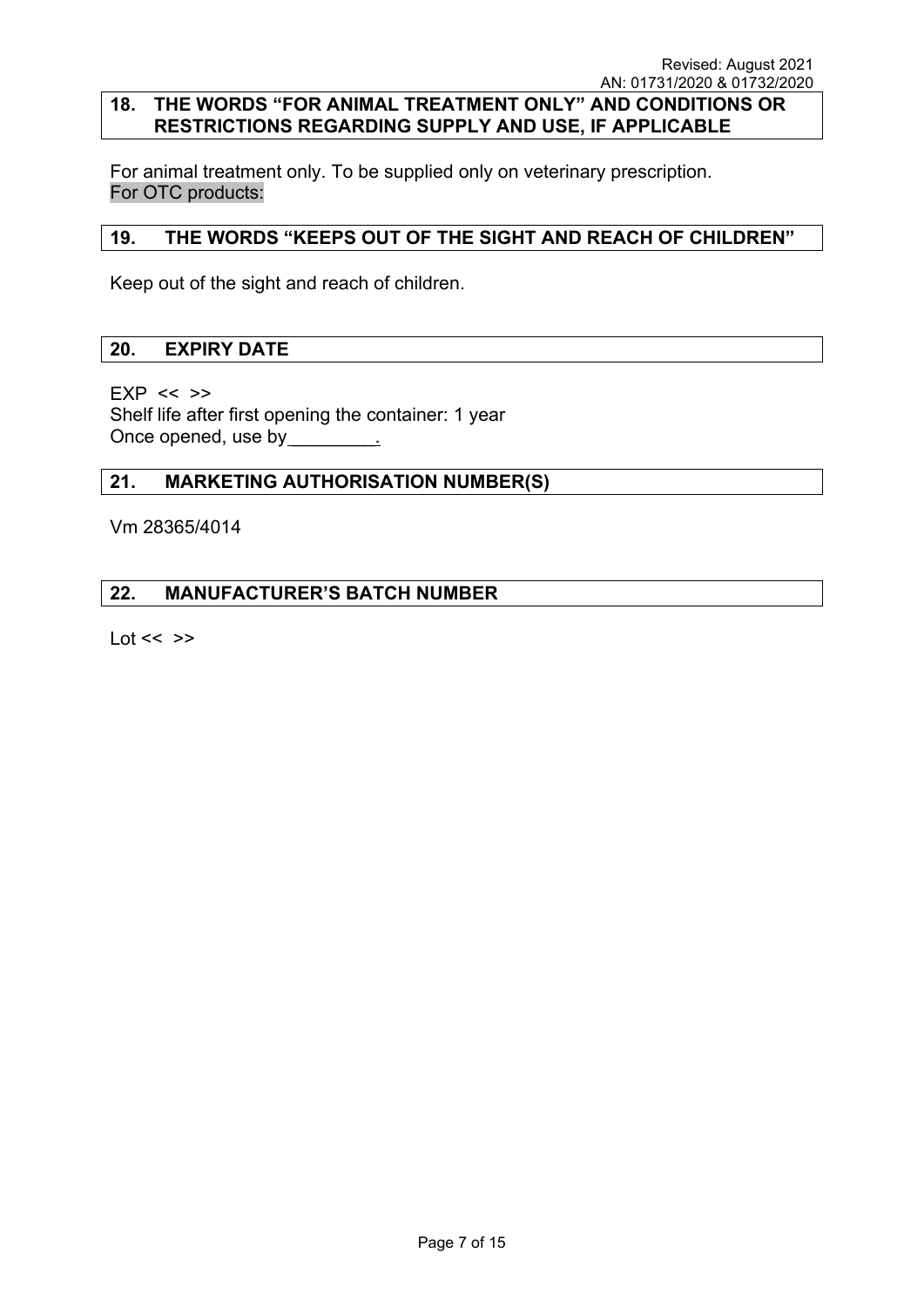## **PARTICULARS TO APPEAR ON THE IMMEDIATE PACKAGE**

### **Container**

*Case 2: When all the information of the package leaflet cannot be conveyed on the container. Consequently, a separate leaflet is provided in compliance with the current QRD Template*

## **1. NAME OF THE VETERINARY MEDICINAL PRODUCT**

Distocur 34 mg/ml Oral suspension for cattle and sheep oxyclozanide

### **2. STATEMENT OF THE ACTIVE SUBSTANCES**

Each ml contains:

Oxyclozanide ………………………………………… 34.0 mg

## **3. PHARMACEUTICAL FORM**

Oral Suspension

### **4. PACKAGE SIZE**

1L 5L 10L

### **5. TARGET SPECIES**

Cattle and sheep

### **6. INDICATION(S)**

For OTC products

For treatment of infections caused by the adult stage of *Fasciola hepatica*, sensitive to oxyclozanide.

For elimination of gravid tapeworm segments (*Monoezia* spp.).

## **7. METHOD AND ROUTE(S) OF ADMINISTRATION**

Oral use. Read the package leaflet before use.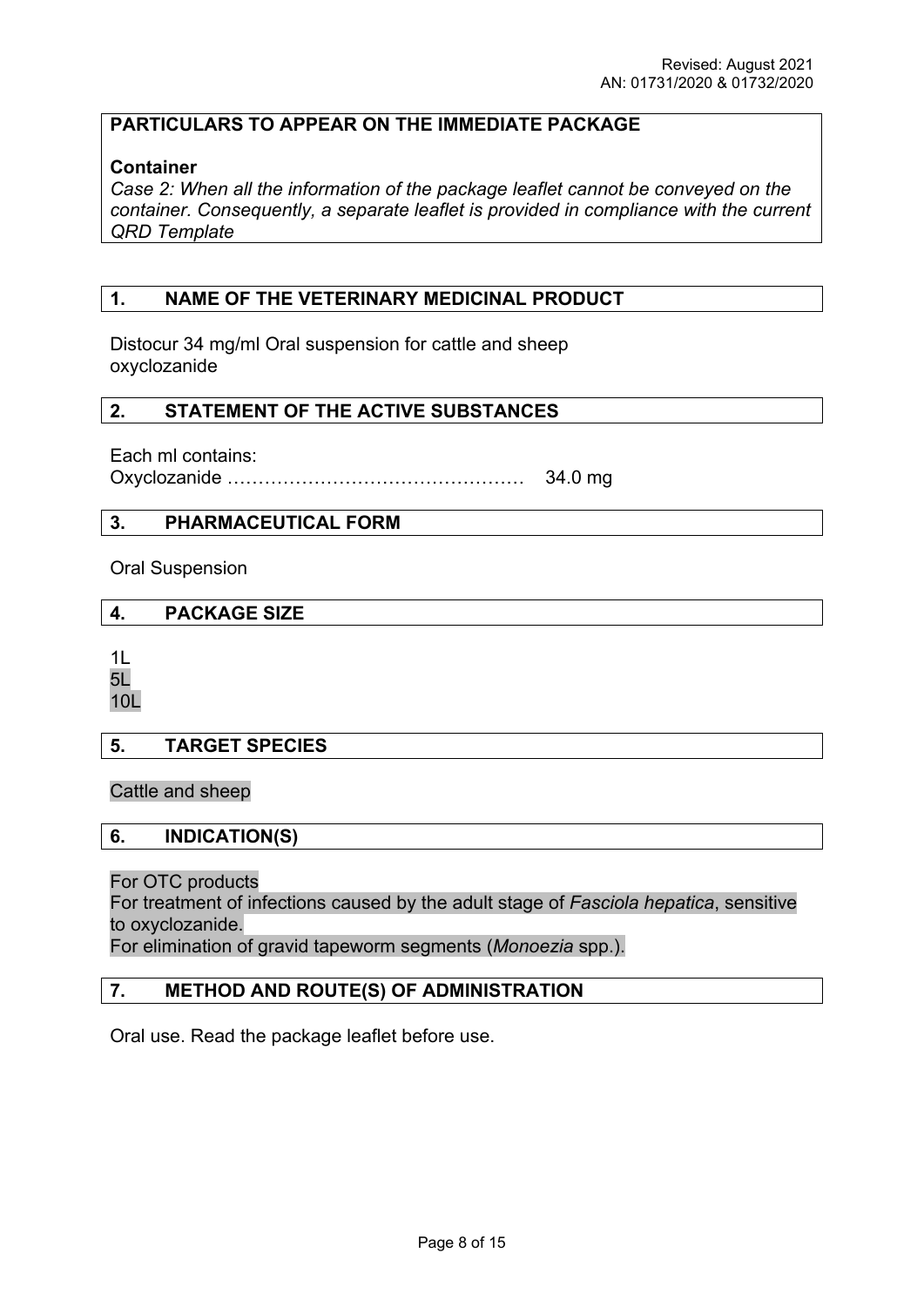## **8. WITHDRAWAL PERIOD(S)**

Withdrawal periods:

Cattle: Meat and offal: 13 days. Milk: 4.5 days (108 hours).

Sheep: Meat and offal: 14 days. Milk: 7 days (168 hours).

### **9. SPECIAL WARNING(S), IF NECESSARY**

Read the package leaflet before use.

#### **10. EXPIRY DATE**

EXP << >>Shelf life after first opening the container: 1 year Once opened, use by

### **11. SPECIAL STORAGE CONDITIONS**

After first opening, do not store above 25°C.

### **12. SPECIFIC PRECAUTIONS FOR THE DISPOSAL OF UNUSED PRODUCTS OR WASTE MATERIALS, IF ANY**

Disposal: read package leaflet.

### **13. THE WORDS "FOR ANIMAL TREATMENT ONLY" AND CONDITIONS OR RESTRICTIONS REGARDING SUPPLY AND USE, IF APPLICABLE**

For animal treatment only. To be supplied only on veterinary prescription.

For OTC products:

### **14. THE WORDS "KEEP OUT OF THE SIGHT AND REACH OF CHILDREN"**

Keep out of the sight and reach of children.

### **15. NAME AND ADDRESS OF THE MARKETING AUTHORISATION HOLDER**

Dopharma Research B.V. Zalmweg 24 4941 VX Raamsdonksveer The Netherlands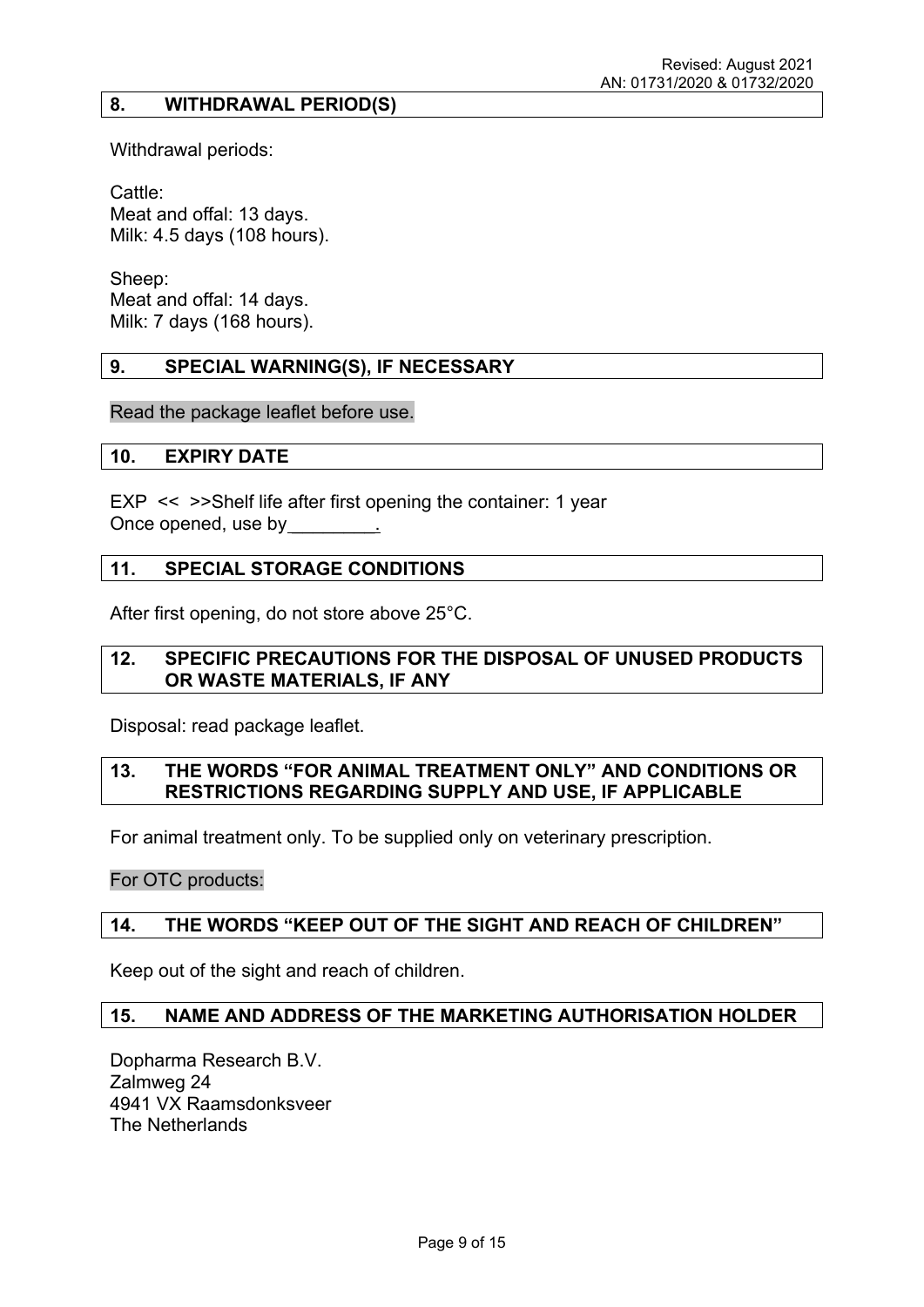# **16. MARKETING AUTHORISATION NUMBER(S)**

Vm 28365/4014

### **17. MANUFACTURER'S BATCH NUMBER**

Lot  $<<$   $>>$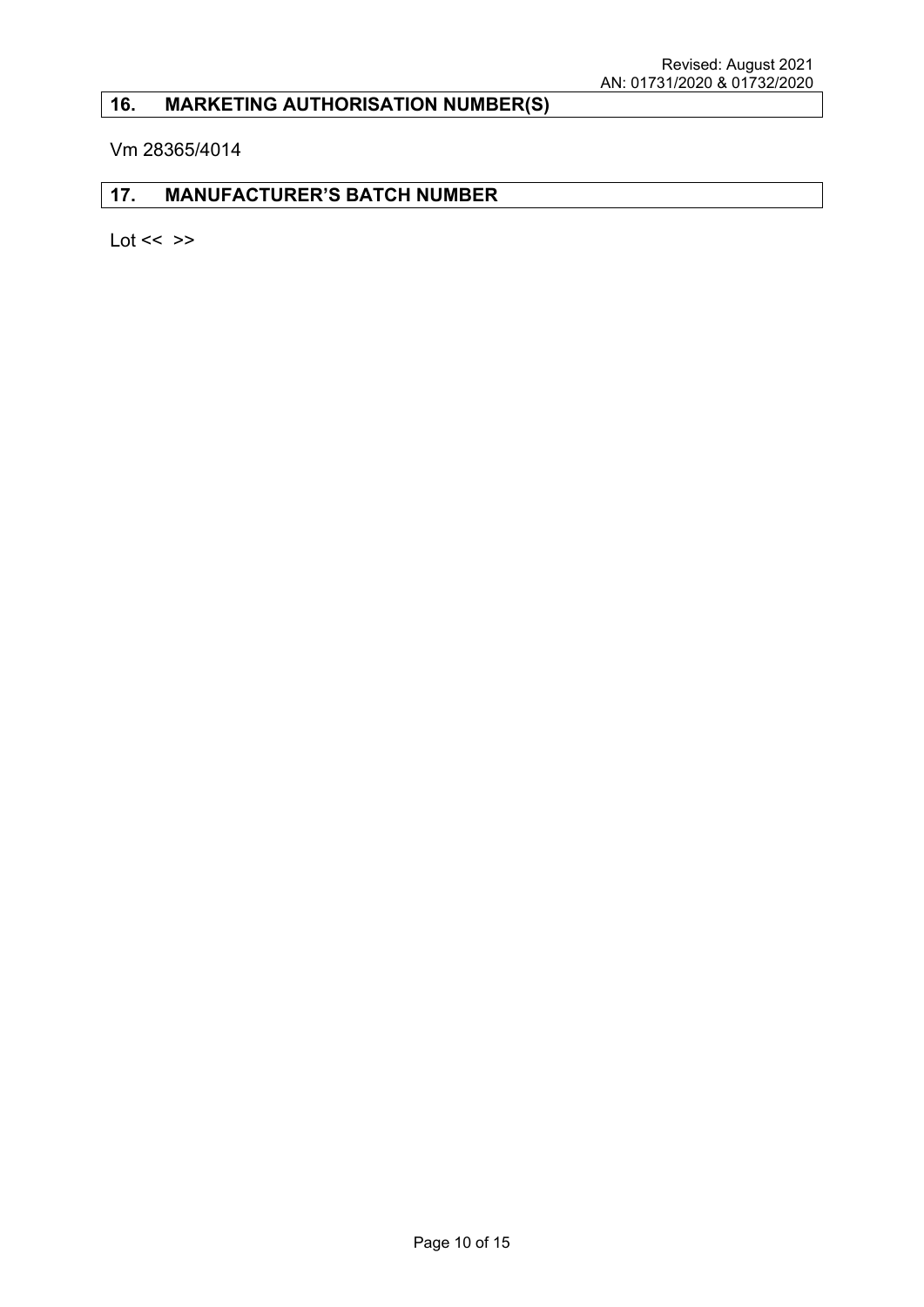## **PACKAGE LEAFLET**

*Case 2: If all the information of the package leaflet cannot be conveyed on the container.*

**Distocur 34 mg/ml Oral suspension for cattle and sheep**

## **1. NAME AND ADDRESS OF THE MARKETING AUTHORISATION HOLDER AND OF THE MANUFACTURING AUTHORISATION HOLDER RESPONSIBLE FOR BATCH RELEASE, IF DIFFERENT**

Marketing authorisation holder: Dopharma Research B.V. Zalmweg 24 4941 VX Raamsdonksveer The Netherlands.

Manufacturer responsible for batch release: Dopharma France S.A.S. 23 Rue du Prieuré – Saint Herblon 44150 Vair sur Loire France

## **2. NAME OF THE VETERINARY MEDICINAL PRODUCT**

Distocur 34 mg/ml Oral suspension for cattle and sheep **Oxyclozanide** 

## **3. STATEMENT OF THE ACTIVE SUBSTANCE(S) AND OTHER INGREDIENT(S)**

Each ml contains:

### **Active substance:**

Oxyclozanide 34.0 mg

### **Excipients:**

Methyl parahydroxybenzoate (E218) 1.35 mg Propyl parahydroxybenzoate 0.15 mg

Whitish to beige suspension.

## **4. INDICATION(S)**

For treatment of infections caused by the adult stage of *Fasciola hepatica,* sensitive to oxyclozanide.

For elimination of gravid tapeworm segments (*Monoezia* spp.).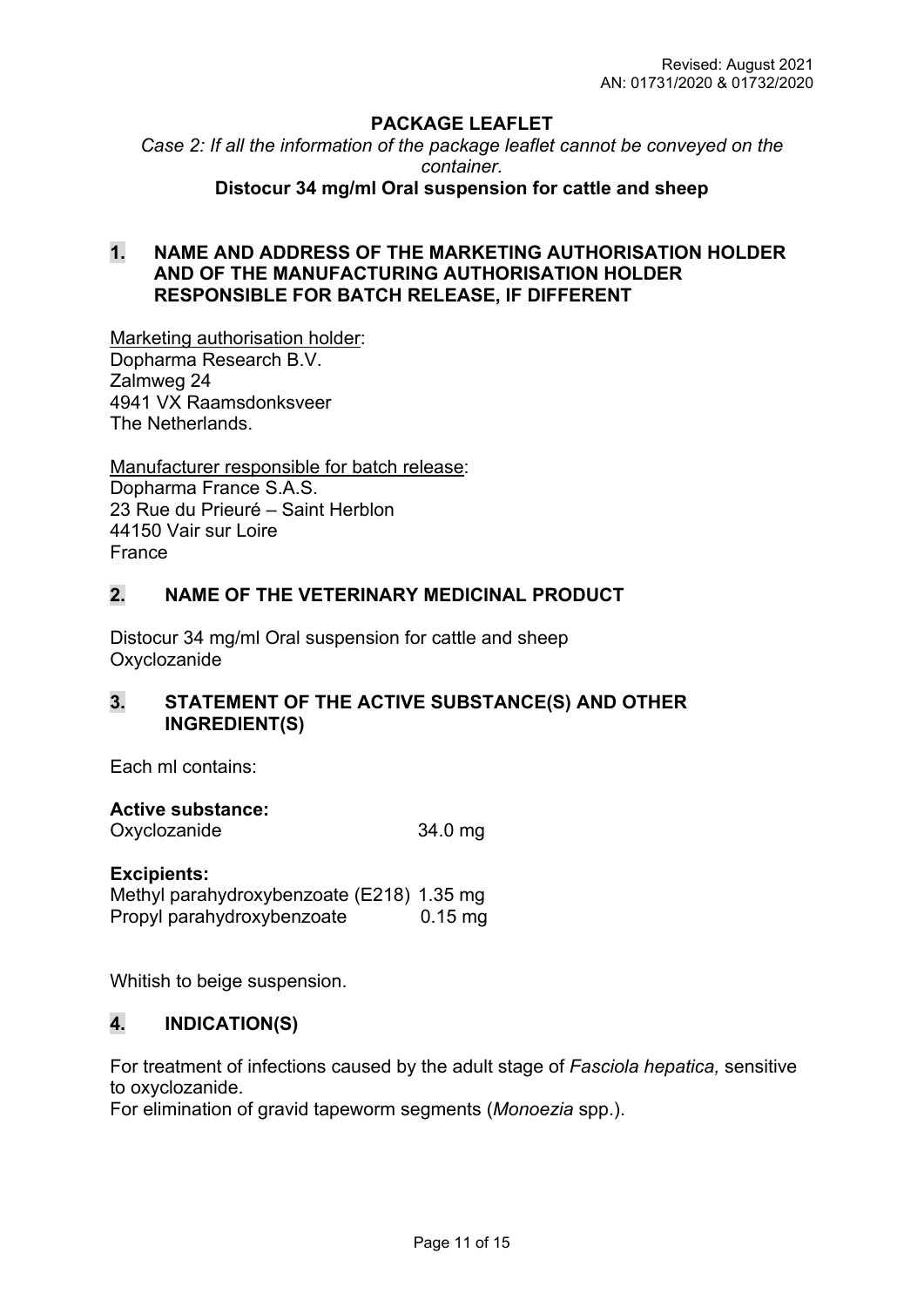## **5. CONTRAINDICATIONS**

Do not use in cases of known hypersensitivity to the active substance or to any of the excipients.

## **6. ADVERSE REACTIONS**

Slight softening of the faeces with animal showing increased frequency of defecation and transient inappetence may appear very rarely.

The frequency of adverse reactions is defined using the following convention:

- very common (more than 1 in 10 animals treated displaying adverse reaction(s))

- common (more than 1 but less than 10 animals in 100 animals treated)

- uncommon (more than 1 but less than 10 animals in 1,000 animals treated)

- rare (more than 1 but less than 10 animals in 10,000 animals treated)

- very rare (less than 1 animal in 10,000 animals treated, including isolated reports).

If you notice any side effects, even those not already listed in this package leaflet or you think that the medicine has not worked, please inform your veterinary surgeon.

Alternatively you can report via your national reporting system {national system details}.

## **7. TARGET SPECIES**

Cattle and sheep.

## **8. DOSAGE FOR EACH SPECIES, ROUTE(S) AND METHOD OF ADMINISTRATION**

Give as an oral drench (oral use). Shake the suspension at least 5 times before use. To ensure administration of a correct dose, body weight should be determined as accurately as possible; accuracy of the dosing device should be checked. If animals are to be treated collectively rather than individually, they should be grouped according to their bodyweight and dosed accordingly, in order to avoid under – or overdosing.

Cattle:

Dose according to body weight at a rate of 10 mg oxyclozanide per kg body weight, corresponding to 3 ml of product per 10 kg body weight. For animal above 350 kg, the dose is 3.5g oxyclozanide per animal, i.e. 103 ml of product. Sheep:

Dose according to body weight at a rate of 15 mg oxyclozanide per kg body weight, corresponding to 4,4 ml of product per 10 kg body weight. For animal above 45 kg, dose is 0,68g oxyclozanide per animal, i.e. 20 ml of product.

## **9. ADVICE ON CORRECT ADMINISTRATION**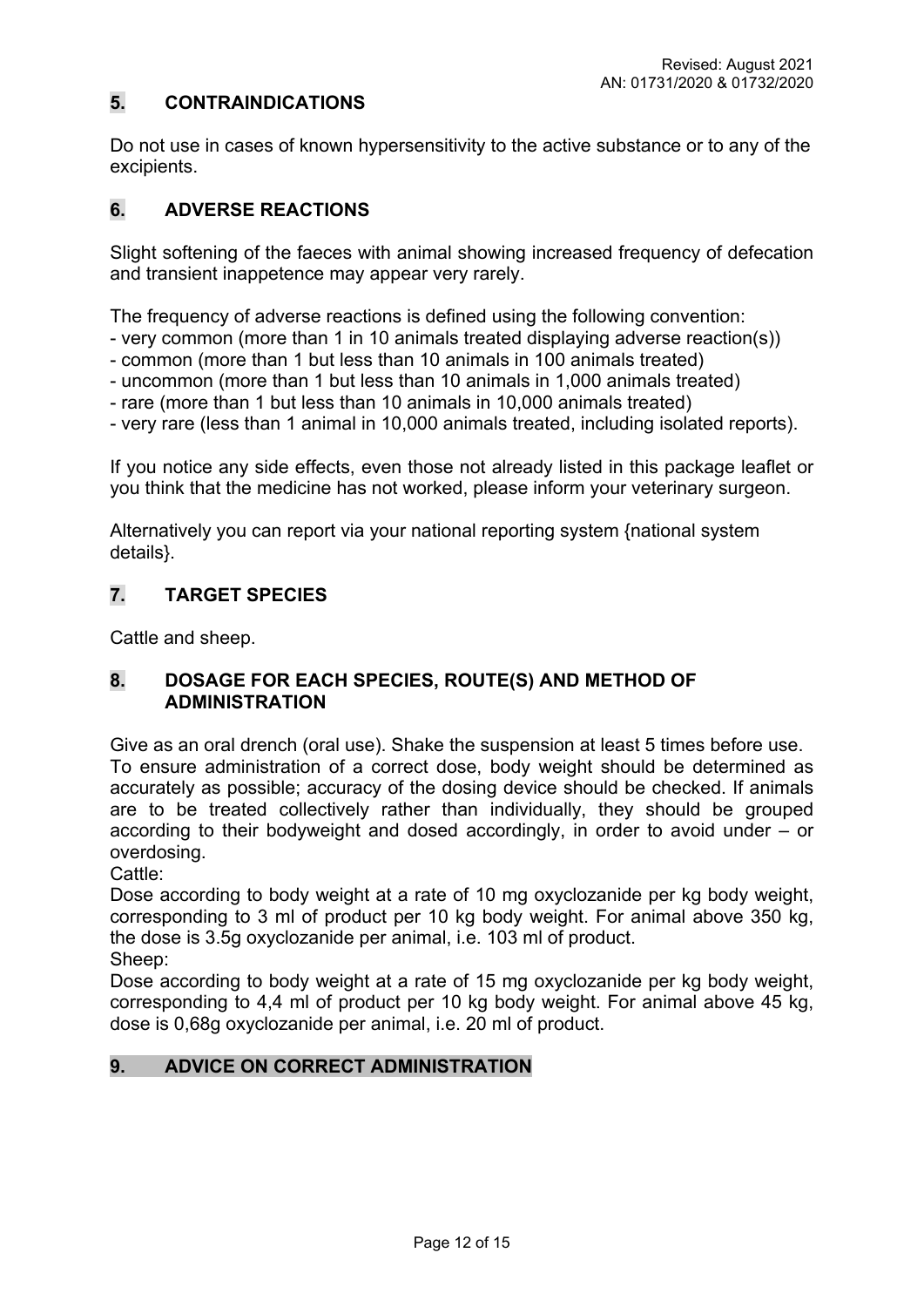## **10. WITHDRAWAL PERIOD(S)**

Cattle: Meat and offal: 13 days. Milk: 4.5 days (108 hours).

Sheep: Meat and offal: 14 days. Milk: 7 days (168 hours).

## **11. SPECIAL STORAGE PRECAUTIONS**

Keep out of the sight and reach of children.

After first opening, do not store above 25°C.

Do not use this veterinary medicinal product after the expiry date which is stated on the container after "EXP". The expiry date refers to the last day of that month. Shelf life after first opening the container: 1 year.

## **12. SPECIAL WARNING(S)**

Special warnings for each target species:

To date no resistance to oxyclozanide has been reported. Use of the product should be based on local (regional, farm) epidemiological information about susceptibility of *Fasciola hepatica* and recommendations on how to limit further selection for resistance to anthelmintics.

Care should be taken to avoid the following practices as they increase the risk of development of resistance and could ultimately result in ineffective therapy:

- Too frequent and repeated use of anthelmintics from the same class, over an extended period of time.

-Underdosing, which may be due to underestimation of body weight, misadministration of the product or lack of calibration of the dosing device (if any).

Suspected clinical cases of resistance to anthelmintics should be further investigated using appropriate tests (e.g. Faecal Egg Count Reduction Test). Where the results of the test(s) strongly suggest resistance to a particular anthelmintic, an anthelmintic belonging to another pharmaceutical class and having a different mode of action should be used.

At normal dose levels, oxyclozanide is not active against immature flukes present in liver tissue.

Milking cattle, particularly high yielders, may show a reduction in yield, occasionally of 5 % or more, for about 48 hours after handling. The effect of this small loss may be minimised by spreading herd dosing over a period of about one week.

Special precautions for use in animals:

To avoid injuries of the pharyngeal region, care should be taken when administering the product by dosing gun.

Adverse effects (see section ADVERSE REACTIONS) are occasionally enhanced in animals suffering from severe impairment of liver function and/or dehydration at the time of dosing.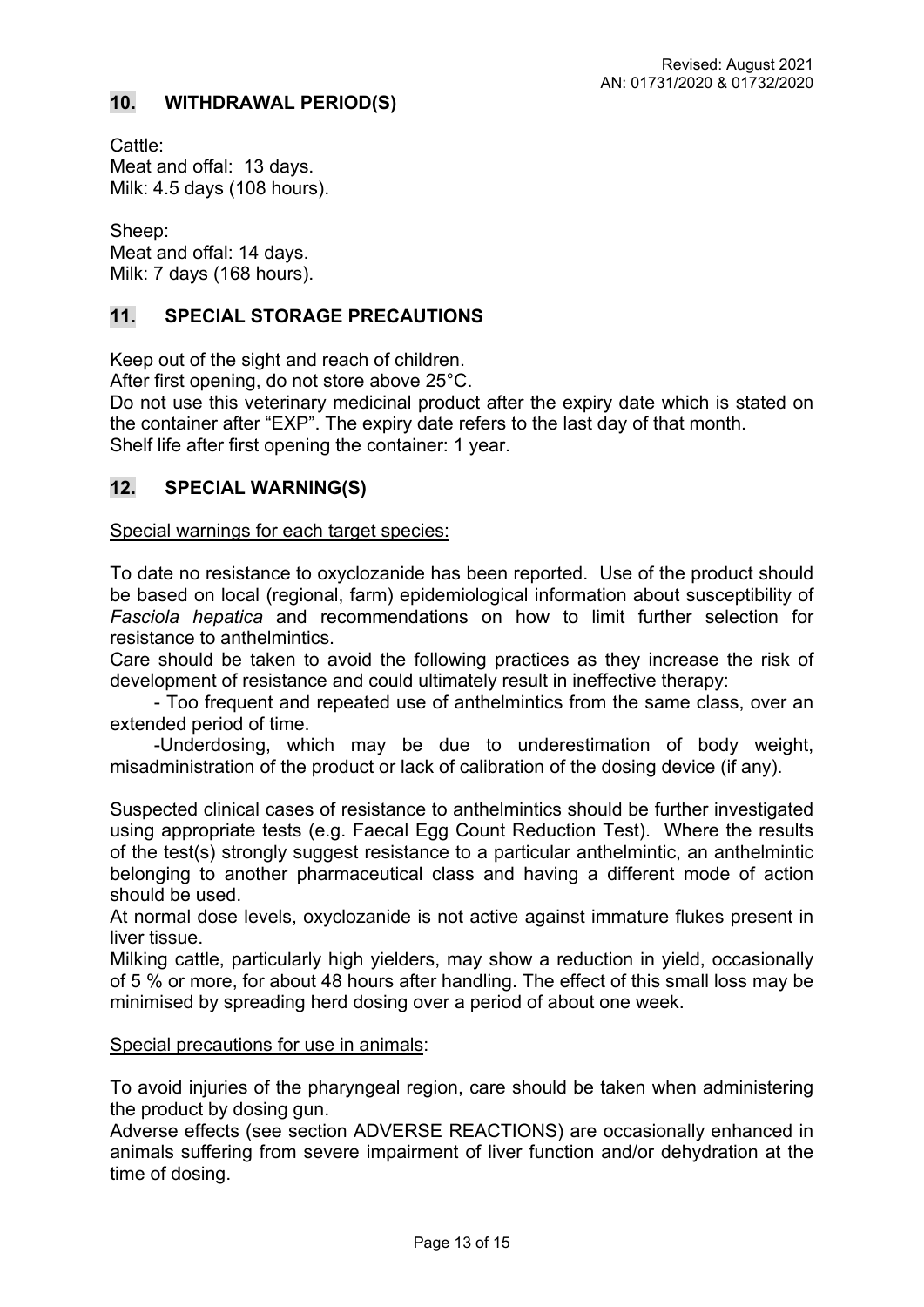The physical condition of animals undergoing treatment should always be observed, particularly of those in advanced pregnancy and/or under stress from adverse weather conditions, poor nutrition, penning, handling, etc.

Special precautions to be taken by the person administering the veterinary medicinal product to animals:

The veterinary medicinal product may cause irritation to skin, eyes and mucous membranes.

People with known hypersensitivity to oxyclozanide or any of the excipients should avoid contact with the veterinary medicinal product.

Wash hands after use.

Operators should wear impermeable rubber gloves when applying the product.

Do not smoke, eat or drink while handling the product.

In case of contact with the product, rinse the affected area immediately with plenty of water.

Contaminated clothing should be removed immediately.

In the event of accidental ingestion, seek medical advice immediately and show the package leaflet or label to the physician.

#### Other precautions

 Oxyclozanide is toxic to dung fauna. The risk can be reduced by avoiding too frequent and repeated use of oxyclozanide in cattle.

#### Pregnancy and lactation:

Laboratory studies with oxyclozanide during different phases of reproduction have not produced any evidence of teratogenic or foetotoxic effects, or negative effects on fertility.

Can be used during pregnancy and lactation.

However care should be taken when treating heavily pregnant animals, and animals under stress from adverse weather conditions, poor nutrition, penning, handling etc.

### Interaction with other medicinal products and other forms of interaction:

No information is available on the safety and efficacy of this veterinary medicinal product when used with any other veterinary medicinal product.

A decision to use this veterinary medicinal product before or after any other veterinary medicinal product therefore needs to be made on a case by case basis.

### Overdose (symptoms, emergency procedures, antidotes) if necessary:

The adverse reactions (see section ADVERSE REACTIONS) observed at normal doses are more pronounced at increased doses. At doses of 50mg/kg there is a risk of death.

The effects of oxyclozanide overdosage are dullness and some loosening of faeces in sheep and possible diarrhoea, inappetance and loss of weight in cattle. These effects are occasionally enhanced in animals suffering from severe impairment of liver function and/or dehydration at the time of dosing.